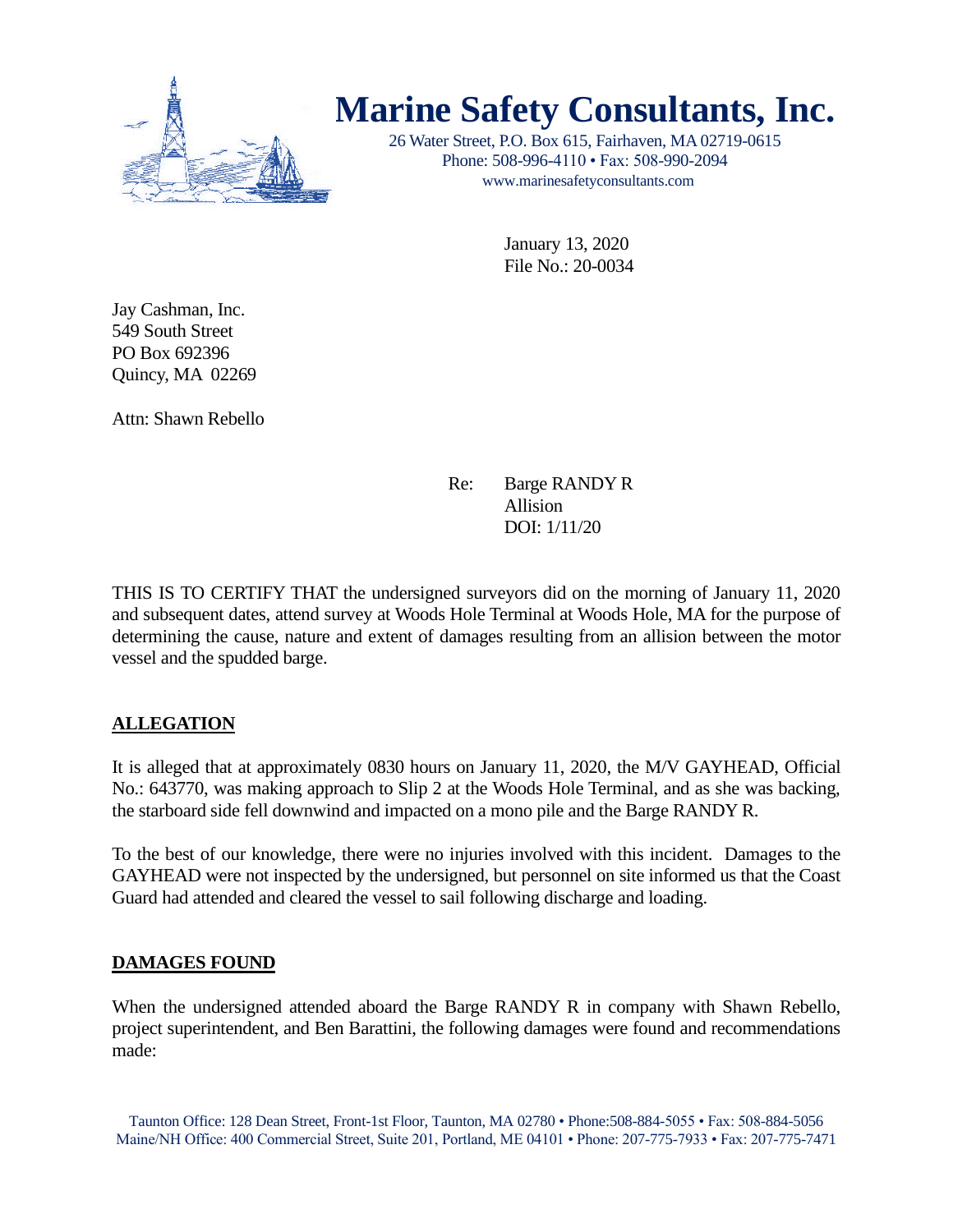- 1. At the forward deck edge, in way the double bitt at the port side, the deck edge is impacted and flattened over a 30" run. The flattening is considered moderate in that it is set in approximately 1  $-1\frac{1}{2}$ .
- 2. The adjacent deck at the gunwale is set in and moderately pushed up over an area 30" x 6", set up approximately  $1 - 1 \frac{1}{2}$ .
- 3. We were shown a 92" mono pile driven just off midships of the spud barge RANDY R, which suffered a crease at a marked 9.5' level, with moderate indent, being approximately 6' in height and 4' in circumference. It appears to be set in  $1 - 1 \frac{1}{2}$ .
- 4. The port spud inboard forward and aft angle iron are fracture and filling with water.
- 5. The starboard spud inboard forward and aft outboard angle iron are fractured and filling with water.

### **FOUND RECOMMEND**

- 1. Crop and insert new molded plate in way, 30" x 8". Reweld and paint disturbed name letters
- 2. Crop and insert 30' x 6" x  $\frac{1}{2}$ " plate

- 4. Drain water from angle iron, inspect spud tube for fractures, grind a "V" out of fractured angle iron, reweld fracture.
- 5. Drain water from angle iron, inspect spud tube for fractures, grind a "V" out of fractured angle iron, reweld fracture.
- **SURVEYOR'S NOTE:** Given the impact reported by witnesses at Cashman, the forward rake and Port # 1 compartments were opened and inspected from the deck hatch for water ingress. Consideration for a fractured spudwell was the reason, and no water intake was found, although the barge charterer would continue to monitor. A follow up internal inspection pends removal of ballast water.